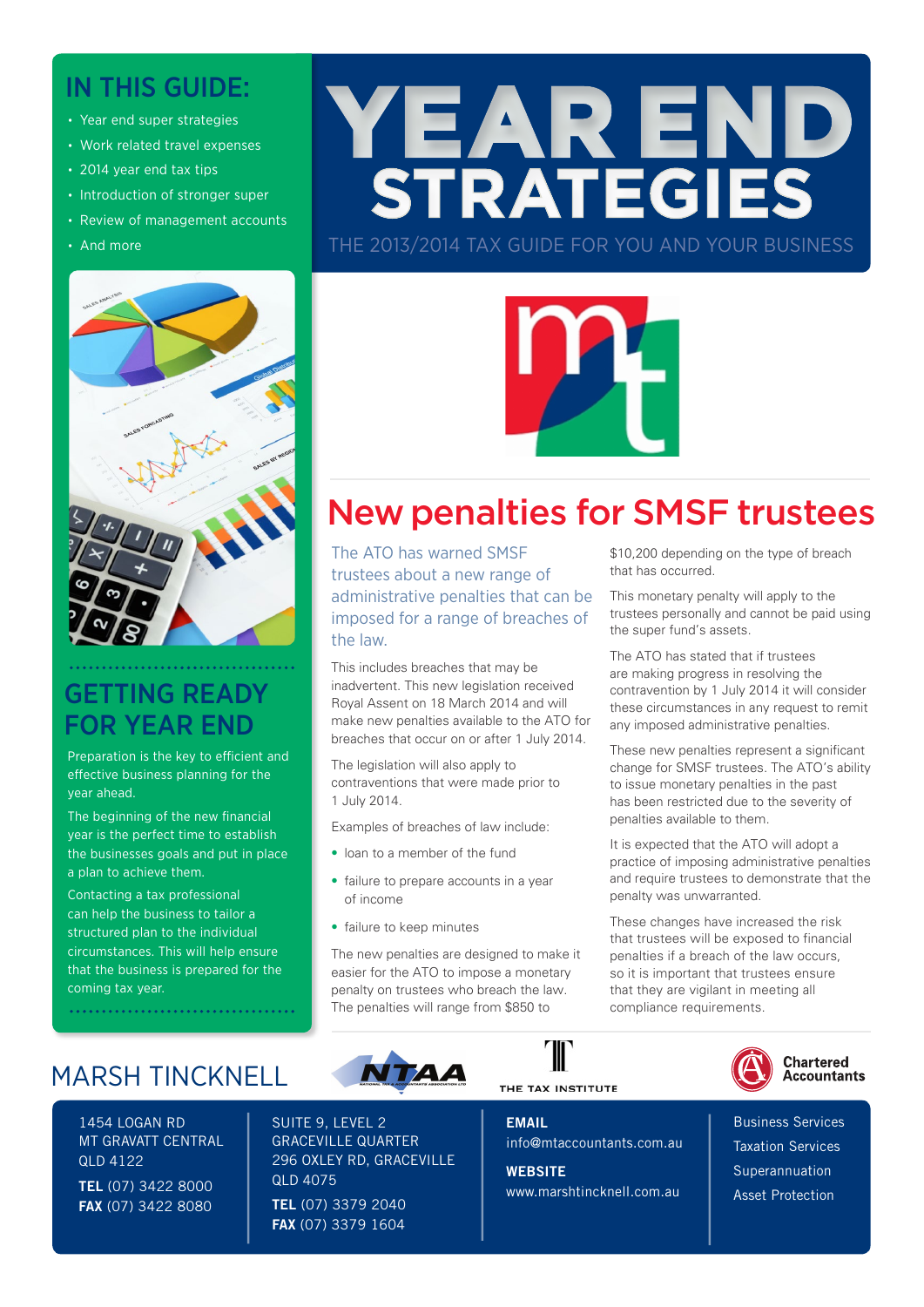# Year end super strategies

Superannuation issues are some of the most important considerations to keep in mind as the end of the financial year approaches.

### Spouse contributions

The spouse super tax offset allows higher earning taxpayers who contribute super for their non-working or low income earning partners to be eligible for a tax break.

# Review of management accounts

Business owners should be taking the time to review the business management accounts a few months prior to 30 June 2014.

This is best done with a tax advisor as they can help to identify tax areas and opportunities that may require further consideration.

A few key areas that need to be reviewed prior to year end include:

### Owner's salary

Business owners should consider the salary they are receiving. Owners should review the overall position of their business with the view of increasing or decreasing their personal salary accordingly. Owners may often find that there is an added cost in paying a larger salary to themselves, especially if it is not necessary

### Estimated tax position

Owners should calculate the estimated tax position for the year. This will assist with the year end planning and budgeting.

If the estimated tax payable is lower than anticipated, it is a good idea to consider varying the entity's June business activity statement to lower the final PAYG instalment payment for the year.

### Other considerations

Owners should also consider additional superannuation contributions, prepayment of expenses, deferral of income and writing off assets.

To be eligible for this benefit the lower earnings spouses' income, total reportable fringe benefits, and reportable employer superannuation must have been less than \$13,800 in the financial year.

### Salary sacrifice

A salary sacrifice arrangement is where an individual agrees to forego part of their future salary or wages in return for their employer providing benefits of a similar value.

Salary sacrifice contributions count towards an individual's concessional contributions cap.

# Government co-contributions

The Government co-contribution scheme is an initiative for Australians to make a bigger commitment to their super savings and to give individuals more money to add to their superannuation fund.

Eligible Australians who earned less than \$33,516 in the 2013/2014 financial year will receive 50 cents for every dollar, up to a maximum of \$500, of after-tax money that they contribute to their super account.

Individuals who earn over \$33,516 will have their Government co-contribution reduced by around three cents for every dollar over that amount, up until it reaches zero at \$48,516.

To be eligible individuals must under 71 years, and make at least one personal super contribution and be a permanent resident or citizen.



# Concessional contributions

The 2014-15 financial year will see an increase in the concessional contributions cap. The present cap of \$25,000 will increase up to \$30,000.

The indexation will not apply to the temporary higher cap of \$35,000 currently available to those individuals 59 and over as at 30 June 2013 (for 2013-14). However, the temporary higher cap will extend to individuals who are 49 and over as at 30 June 2014, and will apply for the 2014-15 financial year.

# Non-concessional contributions

The indexation of the concessional contributions caps has some flow-on effects the non-concessional contributions cap. Therefore, from 1 July 2014 the non concessional contributions cap will increase from \$150,000 to \$180,000.

# Work-related travel expenses

# Travelling to work can end up costing an individual hundreds of dollars.

However, eligible individuals are able to boost their tax refund with some deduction claims. Individuals are able to claim a deduction if they incur any travel related expenses that directly relates to their specific job function.

Depending on the individual's circumstances they can claim the cost of transport, incidentals, and meals for overnight trips. However, they must be able to provide the necessary documentation.

Some of the travel expenses that can be claimed on a tax return include:

- air, bus, train and taxi fees
- bridge and toll fees
- parking fees
- car hire charges

To claim any travel expenses, the travel must be explicitly work-related.

Overnight trips should also include a travel diary to support any claims.

Individuals are usually unable to claim for travel between their home and work but can claim for travel between two workplaces. This principle applies whether they travelled by train, bus, taxi or private vehicle.

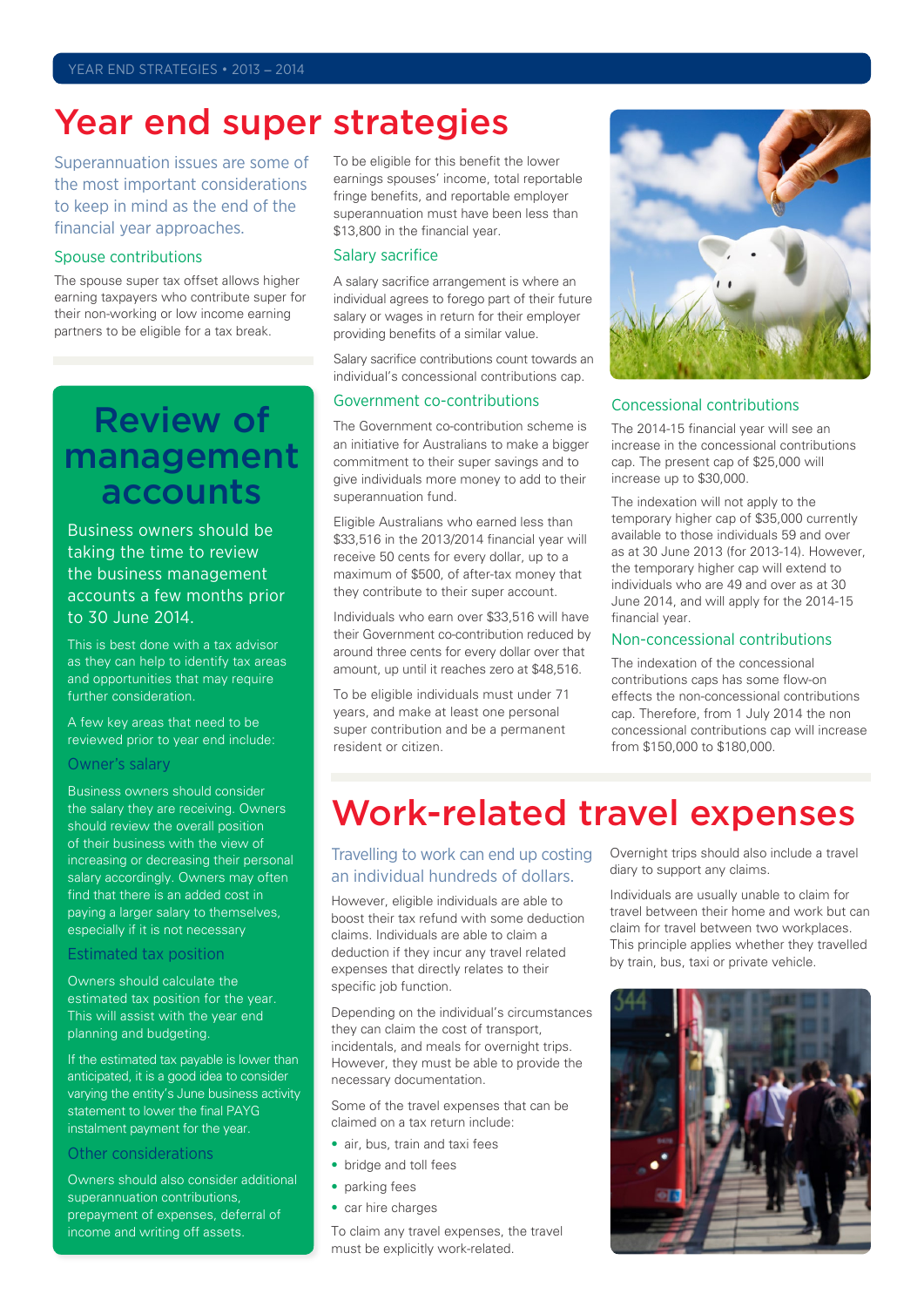# Tax tips for property investors

It is an ideal time for individuals to review their investment situation and take the opportunity to minimise their tax obligations.

Here is a list of tax tips for property investors:



### 1. Renovations by previous owner

Individuals may be eligible for a deduction for depreciation on the cost of improvement by a previous owner, provided items are identifiable and itemized in a depreciation schedule.

#### 2. Repairs at time of purchase

Expenses for repairs to the property are deductible provided that they relate to wear and tear or any other damage as a result of earning rental income.

### 3. Prepay property expenses

Individuals may be able to prepay property expenses up to 12 months in advance. Prepaid expenses are not automatically deductible. A review of eligible payments should be carried out.

### 4. Depreciation schedule

A depreciation schedule prepared by a

qualified quantity surveyor outlines the deductions available on an investment property. This can help to add a significant tax deduction for depreciation and also maximise an individuals cash return. The cost of a depreciation schedule is tax deductible.

### 5. Travel expenses

Travelling to a property to inspect, carry out maintenance or collect rent may be able to be claimed as a tax deduction.

### 6. Keep receipts

It is important to keep all receipts to be able to prove deductions and show why the expense was incurred to derive assessable income.

### 7. Property data matching

The ATO uses data matching techniques. including monitoring property transaction details to target property investors ensuring the correct amount of tax is paid.

# **2014 year end tax tips**



# Bad debts

Bad debts are taxable sales that have been overdue for 12 months or more and have no chance of being recovered. It is important to write off bad debts before year end. It must not be bad, not merely doubtful and must have been previously included as assessable income.



#### Trust distributions

Trustee distribution resolutions are needed before 30 June 2014, or individuals can expect to pay 46.5 per cent on trust profits.



#### Prepaid Interest

There is potential for big tax refunds for prepaid interest for a capital protected share portfolio, with no cash required by 30 June.



#### Self education

To claim a deduction for selfeducation expenses individuals must show that the course maintained or improved a skill required for their current work activities, or that it was likely to lead to an increased income.



# ATO benchmarking

Benchmarks have been developed to identify taxpayers who report income or expenses different to similar businesses. It allows the ATO to identify businesses that are not fulfilling their tax obligations.



# Write off obsolete inventory

The year end stock take should involve a review of all inventory and identify any damaged or obsolete stock. Obsolete stock may be scrapped or valued below cost subject to specific guidelines. Receipts must be kept so that all deductions can be substantiated.

### Capital expenditure vs repairs

Review all spending during the year to determine if all items are deductible or it they are capital by nature and need to be depreciated.

### Review unpaid expenses

Business who are falling behind in their rent and other expenses that work on an accruals basis may claim the arrears amount as a tax deduction.



### ATO compliance

Businesses should be aware of any ATO changes that have occurred throughout the year as penalties can apply for those who fail to be compliant.



Prepaying expenses that cover a period of no more than 12 months is a good way to bring forward operating expenses before 30 June. Items that can be prepayed include rent, insurance and repairs.

# $\checkmark$

# Depreciation schedule The depreciation schedule can add a

significant tax deduction. The cost is also tax deductible. For businesses which maintain depreciation schedules, it is important to review them to ensure there are no items which are no longer on hand and could be written off.



# Small business CGT concessions

Individuals operating a small business may be eligible for CGT concessions on the sale of business assets.